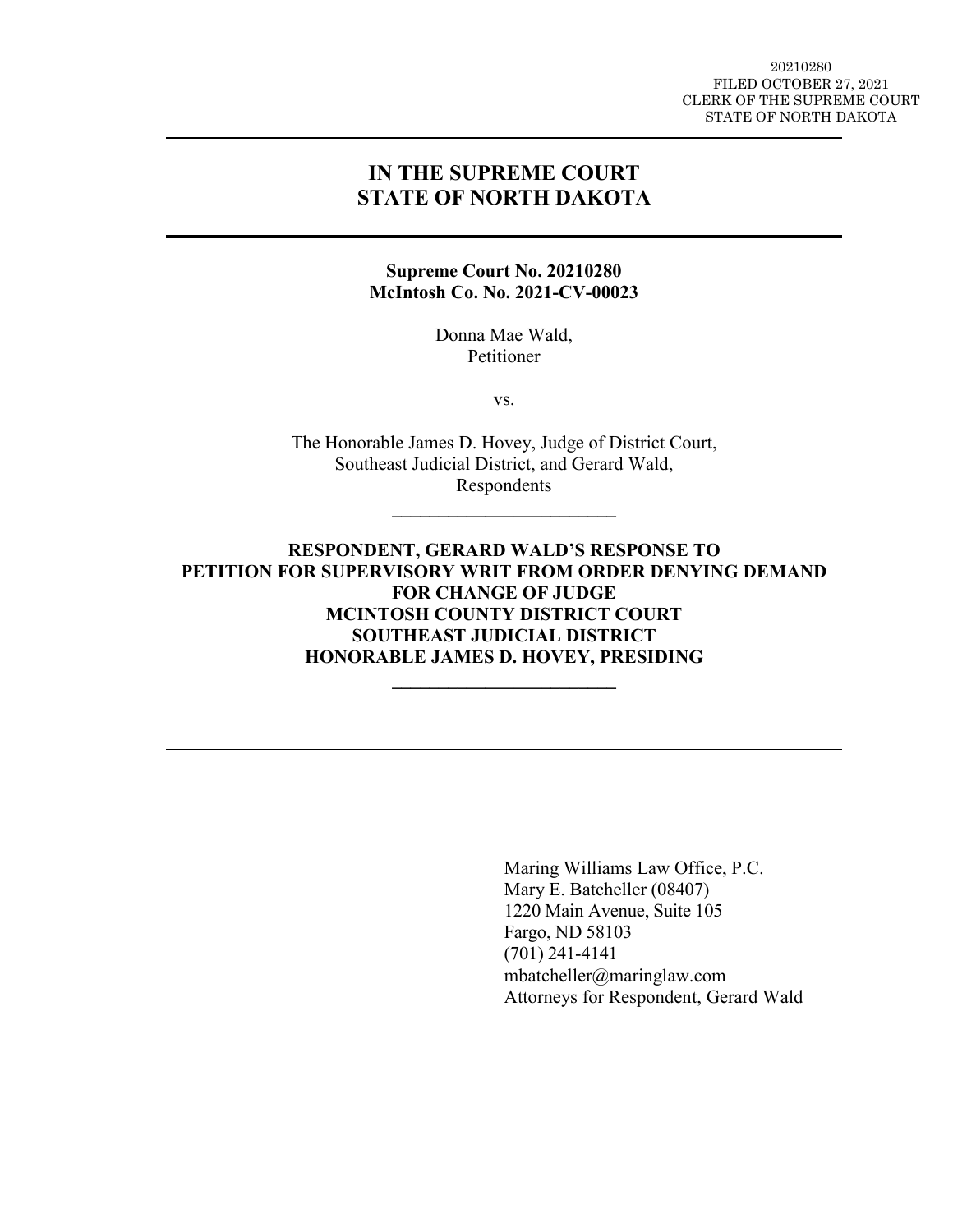# **TABLE OF CONTENTS**

|    |           |                                                                                                                | <b>PARAGRAPH</b> |
|----|-----------|----------------------------------------------------------------------------------------------------------------|------------------|
|    |           |                                                                                                                |                  |
|    |           |                                                                                                                |                  |
|    |           |                                                                                                                |                  |
| I. |           | The District Court did not err in denying Petitioner's Demand for Change                                       |                  |
|    | A.        | Petitioner's right to a change of judge is not unlimited14                                                     |                  |
|    | <b>B.</b> | Judge Narum ruled on a matter pertaining to this case,<br>and thus, Petitioner cannot satisfy the requirements |                  |
|    |           |                                                                                                                |                  |
|    |           |                                                                                                                |                  |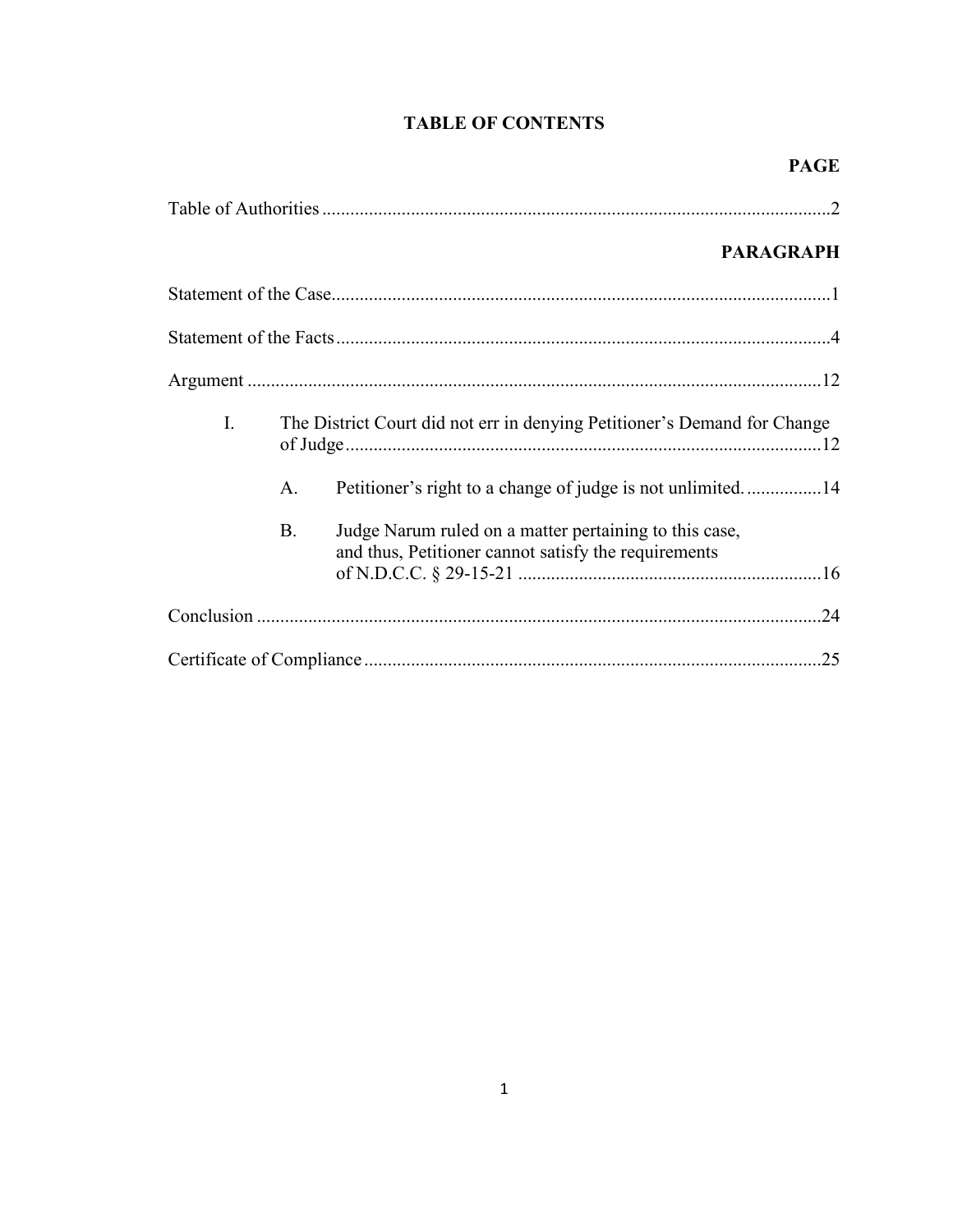# **TABLE OF AUTHORITIES**

## **CASES: PARAGRAPH**

| Giese v. Giese     |
|--------------------|
| In Int. of M.S.    |
| State v. Zueger    |
| Traynor v. LeClerc |

# **STATUTES:**

# **OTHER AUTHORITIES:**

| <i>Pertain</i> , Merriam-Webster Dictionary Online, http://merriam- |  |
|---------------------------------------------------------------------|--|
|                                                                     |  |
|                                                                     |  |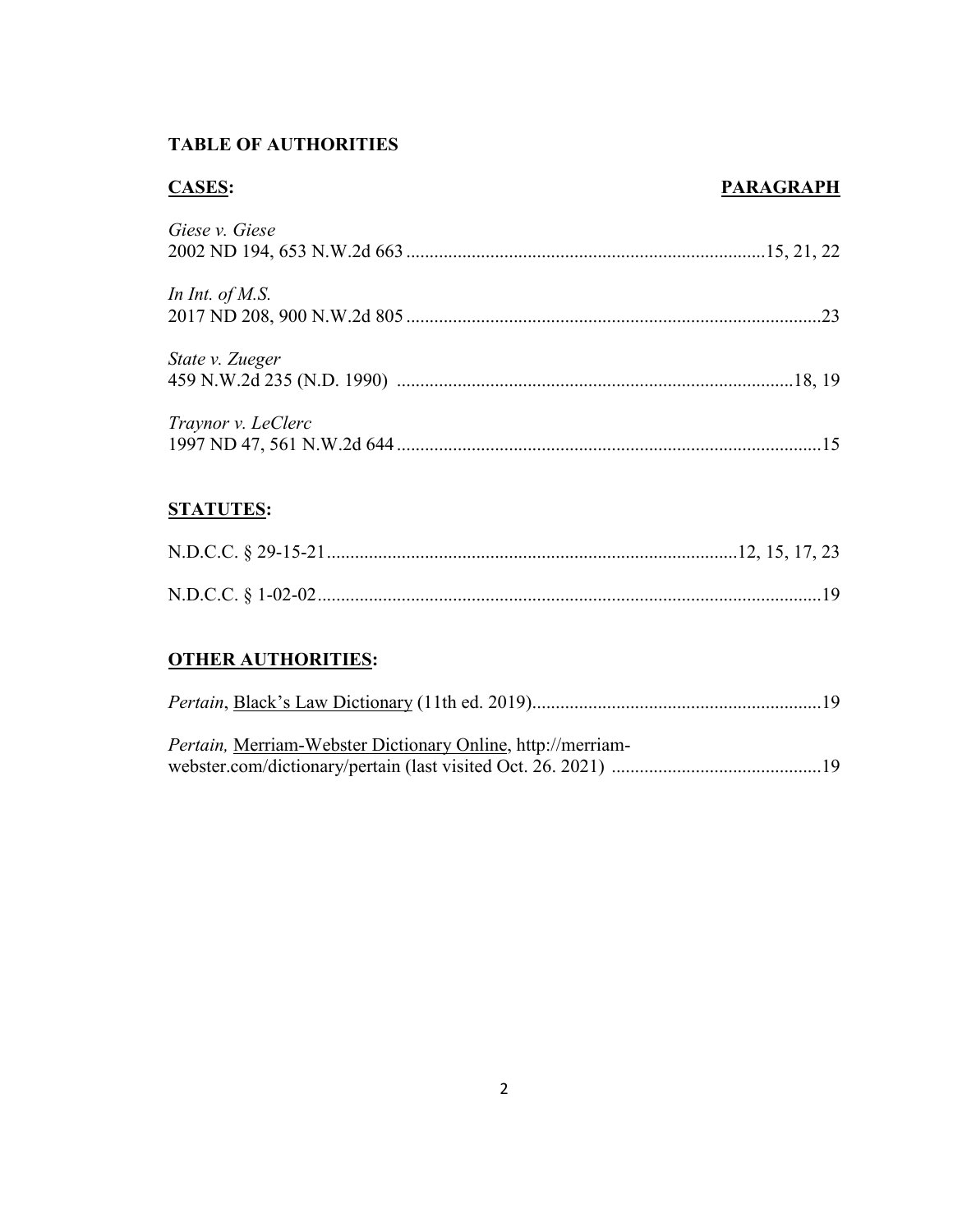#### **STATEMENT OF THE CASE**

[1] Petitioner Donna Wald ("Donna") commenced the instant action against Respondent Gerard Wald ("Gerard") for tortious conversion and unjust enrichment. On August 13, 2021, Gerard filed a Motion for Summary Judgment, and Petitioner filed her response on September 15, 2021. On September 20, 2021, the parties were notified that the case had been assigned to the Honorable Daniel D. Narum. On September 23, 2021, Donna filed a Demand for Change of Judge, seeking the removal of Judge Narum pursuant to North Dakota Century Code Section 29-15-21. On September 27, 2021, the Honorable James D. Hovey, District Judge of the Southeast Judicial District, denied Donna's Demand for Change of Judge.

[2] On September 29, 2021, Donna filed this Petition for Supervisory Writ directing the district court to vacate its Order Denying Demand for Change of Judge, grant Donna's Demand, and assign the instant matter to a new District Court Judge. On October 13, 2021, this Court invited Gerard to file a response to the Petition.

[3] Gerard files this Response to Petition for Supervisory Writ requesting this Court deny Donna's request.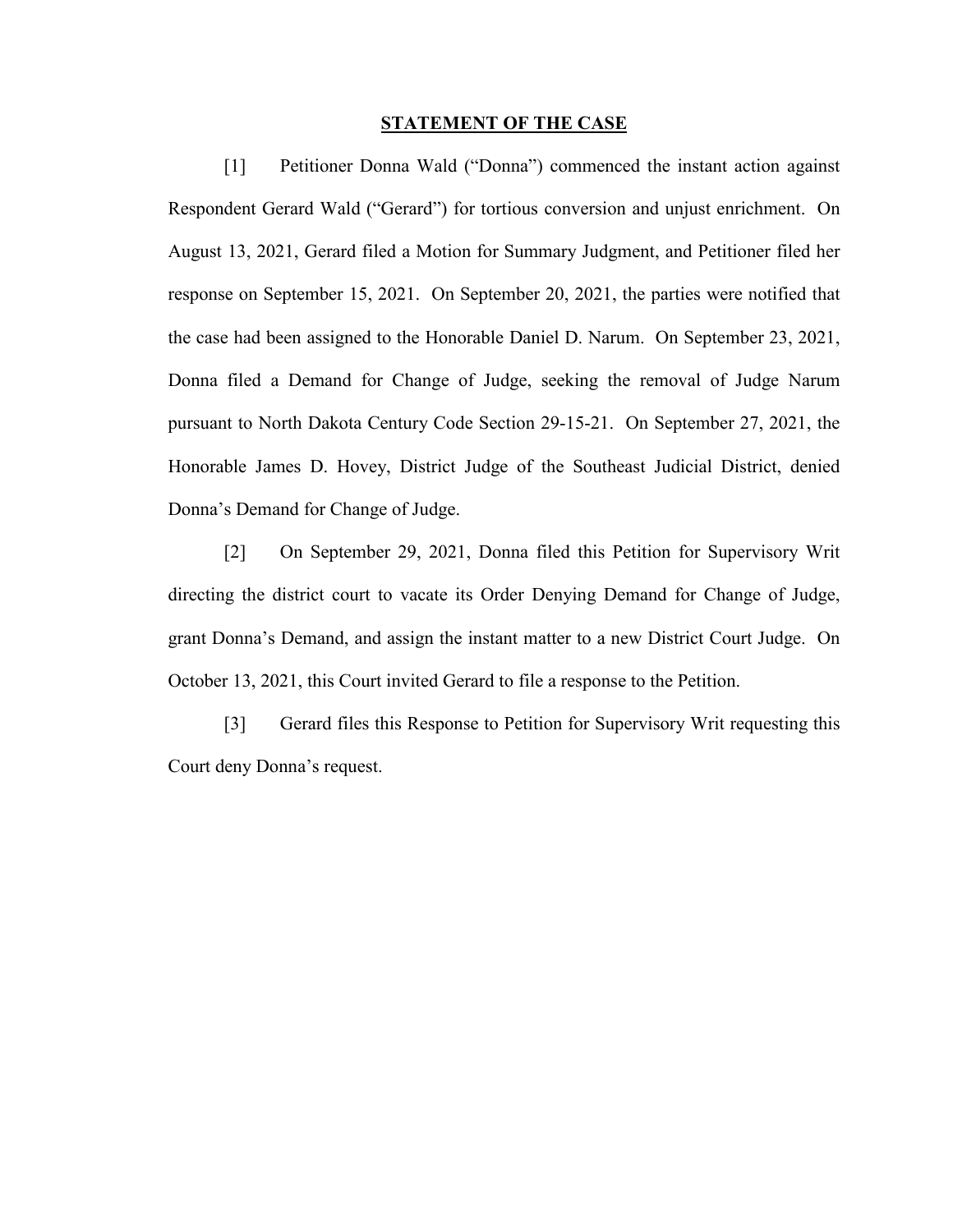#### **STATEMENT OF THE FACTS**

[4] Donna commenced the instant matter against her former husband, Gerard Wald, alleging claims of tortious conversion and unjust enrichment. The instant matter arises out of the distribution of assets in a divorce proceeding between the two parties.<sup>[1](#page-4-0)</sup> The parties were married in 1975, and their divorce was finalized in 2019. Pursuant to the original Divorce Judgment, Donna was awarded, among other things, hay bales from the 2017 and 2018 crops. (App. 18, ¶ 21).

[5] As to its award of the hay bales, the divorce order specified: "Donna shall provide fourteen (14) days' notice of her intent to remove the bales and they shall be removed from the property awarded to Gerard within thirty (30) days of entry of Judgment." (App. 37, ¶ 8). Donna did not remove the bales from Gerard's property within the 30 days following entry of judgment. In fact, Donna never removed the bales from Gerard's property.

[6] On February 21, 2019, Donna filed a Motion for Relief from the Divorce Judgment under Rules 59 and 60 of the North Dakota Rules of Civil Procedure. (App. 44). Donna's Motion was granted in part and denied in part. (App. 46-47). An Amended Findings of Fact, Conclusions of Law and Order for Amended Judgment was entered on May 1, 2019 (App. 48-90), and the Amended Judgment of Divorce was entered on May 2, 2019 (App. 91-103). On June 3, 2019, Donna filed a Notice of Appeal to the North Dakota Supreme Court to remand the case to the district court to address another post-trial motion. (App. 104-106). The North Dakota Supreme Court ordered remand. (App. 107).

 $\overline{a}$ 

<span id="page-4-0"></span> $1$  Case No. 26-2017-DM-00007.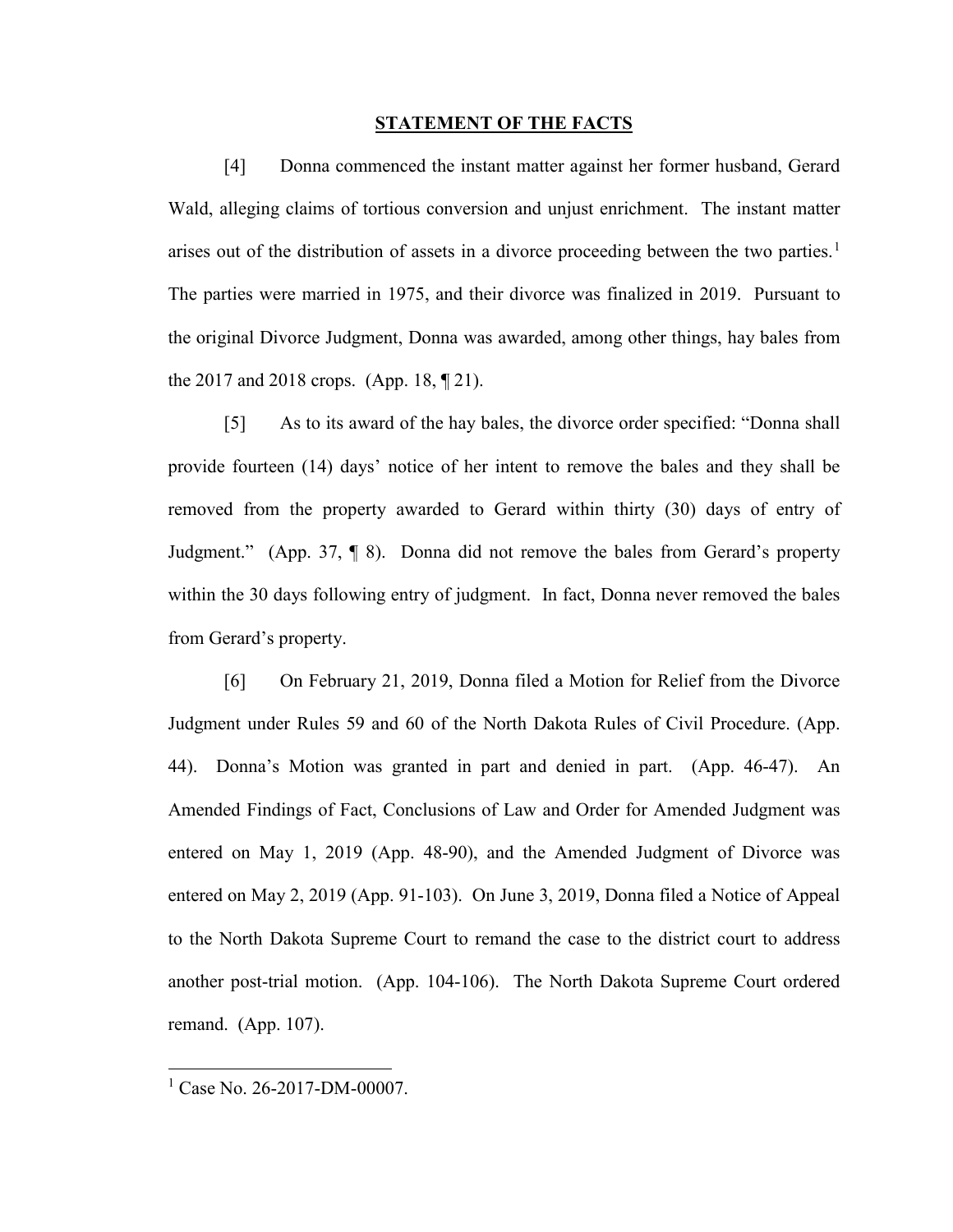[7] After filing her Notice of Appeal, Donna filed a motion in the district court to hold Gerard in contempt or to redistribute property in the value of \$242,000. (App. 108). In her Brief in Support of Motion, Donna asserted that Gerard was in contempt of court as a result of his failure to cooperate in turning over the hay bales awarded to her in the divorce. (App. 113,  $\P$  17). As an alternative to a finding of contempt, Donna requested the court order Gerard to pay her \$242,216 for the value of the hay awarded to her. (App. 115, ¶ 24). A hearing on the Motion to hold Plaintiff in Contempt/Redistribute Property was held on November 18, 2019. The district court denied the motion, finding that 1) there was no evidence that Gerard failed to comply with the divorce order; 2) Gerard neither failed to disclose property or debt, nor failed to comply with a court order that distributed property or debt; and (3) Donna presented insufficient evidence for the court to determine the value of the hay bales at the time of the hearing, and therefore there was no method for the court to order redistribution.  $(App. 121, \P[ 1, 2.])$ 

[8] Donna subsequently appealed both the Amended Divorce Judgment and the Order denying the Motion for Contempt or Redistribution of Property to this Court. This Court affirmed both district court decisions, concluding the district court did not clearly err in valuing and distributing the parties' marital property, nor did it abuse its discretion by denying the Motion to Hold Plaintiff in Contempt or Redistribute Property. (App. ¶¶ 14, 17, 22, 31). This Court concluded that "Donna Wald failed to exercise her rights under the judgment relating to the hay bales." (App. 130, ¶ 31).

[9] Undeterred by this Court's decision with regards to the divorce order and the Motion for Contempt or Redistribution of Property, Donna then served Gerard with a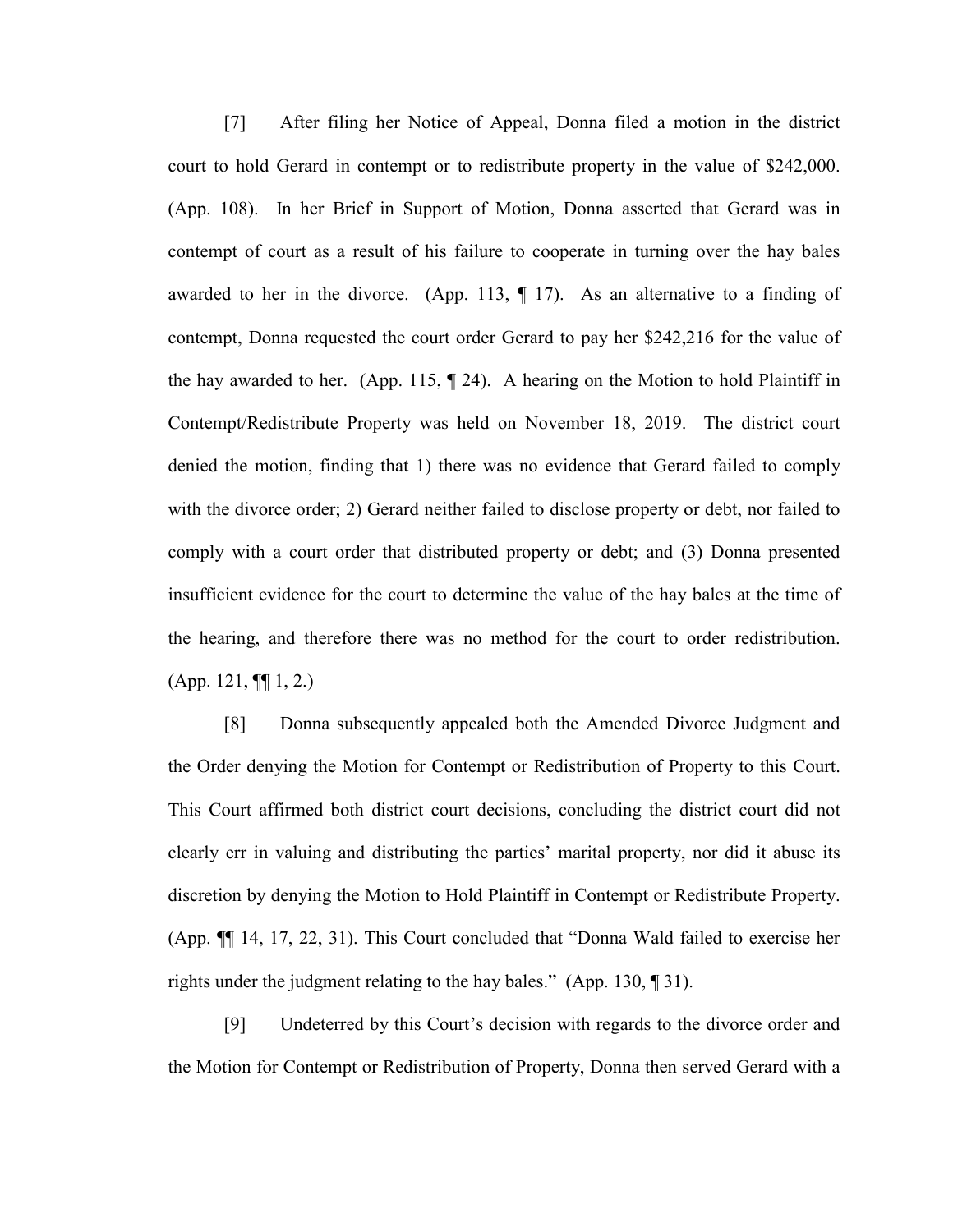Complaint in the instant matter, alleging claims for tortious conversion and unjust enrichment. In the Complaint, Donna alleges that Gerard "has been unjustly enriched as a result of the use, control, sale, and/or disposition (via feeding to cattle) of the 2017 and 2018 hay bales which were awarded to the plaintiff," and that she was "impoverished and deprived of the use, control, sale and value of \$242,000 in hay (1,913 bales)." (App. 135, ¶¶22, 23). She also alleges that Gerard "wrongfully kept, retained and/or fed assets which were awarded to [Donna] in the divorce case, thus converting those assets to his own use, benefit and gain and depriving [Donna] of the benefit of these assets." (App. 136, ¶ 28).

[10] Gerard filed an Answer denying Donna's allegations and asserting several affirmative defenses, including res judicata, collateral estoppel, abandonment, laches, and title to the hay transferred to Gerard. (App. 138-143).

[11] Gerard also filed a Motion for Summary Judgment, asserting that there is no genuine issue of material fact with respect to the defenses of res judicata and collateral estoppel, and that he is entitled to judgment as a matter of law. (App. 144-169). Donna filed a response. (App. 170-188). On September 20, 2021, the matter was assigned to the Honorable Judge Daniel Narum. (App. 189). Donna filed a Demand for Change of Judge three days later, on September 23, 2021. (App. 190). On September 27, 2021, the Honorable James Hovey of the Southeast Judicial District issued an Order Denying Donna Wald's Demand for Change of Judge. In the Order, Judge Hovey provided:

Plaintiff certifies that the Honorable Judge Narum has not ruled upon any matter pertaining the proceeding herein. Judge Narum was the presiding judge in the divorce action, which facts give rise to the current lawsuit. **A review of the case at bar shows your undersigned that many, if not all, of the factual issues of the case at bar were considered and decided by**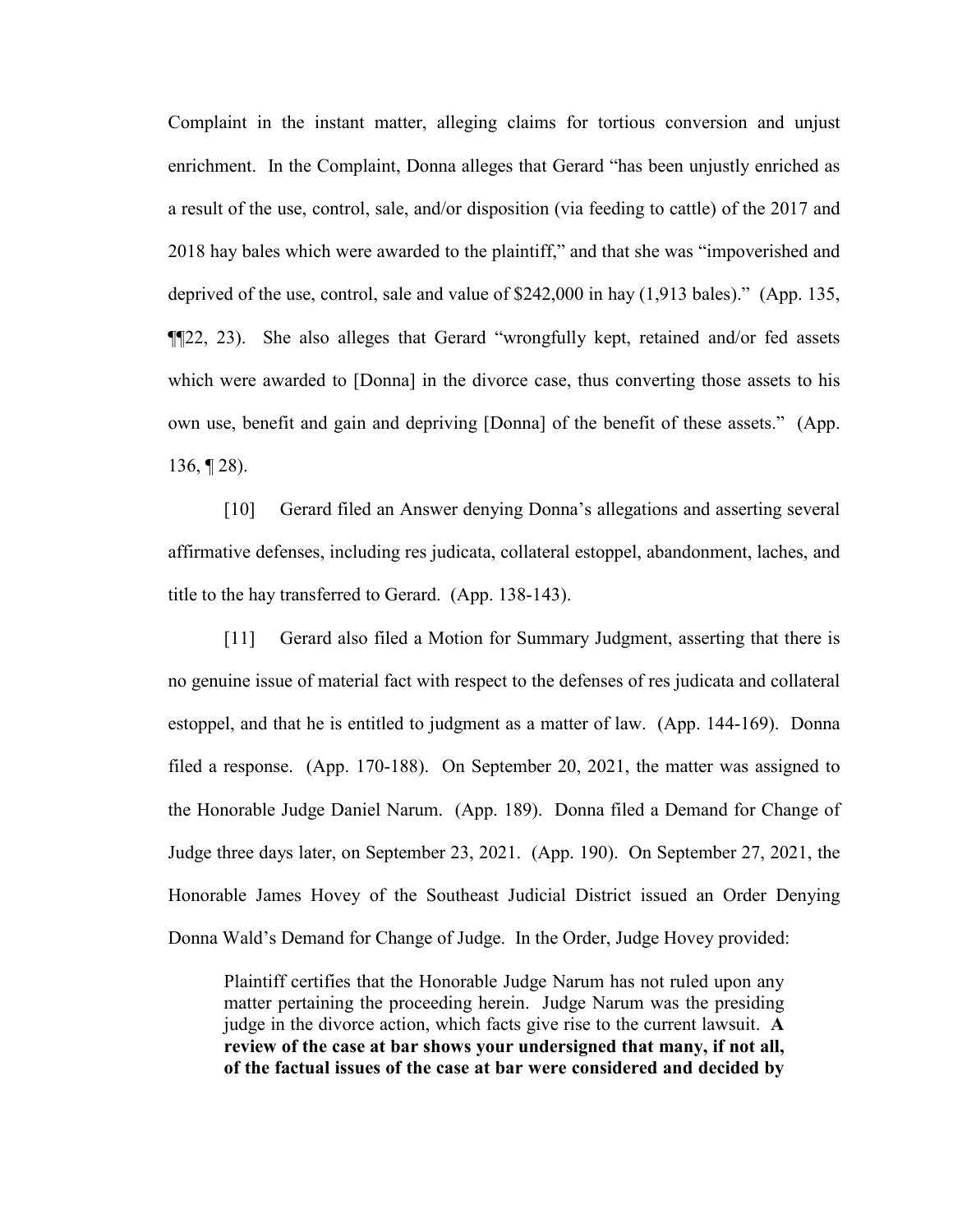**Judge Narum as part of the divorce proceedings.** Both plaintiff and defendant were represented by counsel and had an opportunity to be heard in the divorce proceeding. **Because Judge Narum has ruled upon matters pertaining to this action or a proceeding in which the moving party was heard or had an opportunity to be heard the demand for change of judge is** *denied***.** 

App. 191-92, ¶ 2). Donna asserts that she has no other remedy than to petition this Court

for a Supervisory Writ.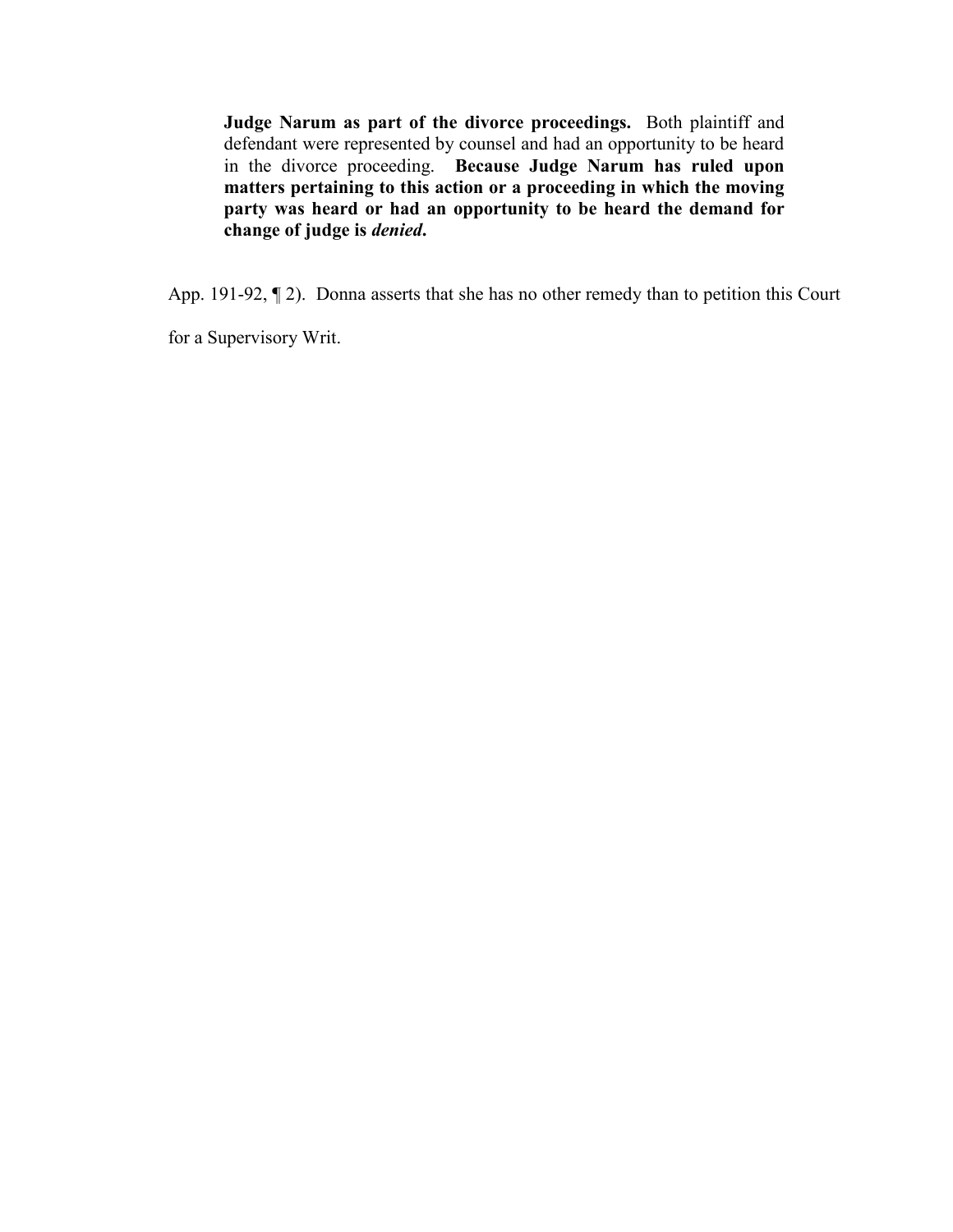### **ARGUMENT**

# **I. The District Court did not err in denying Donna's Demand for Change of Judge.**

[12] Any party in a civil case may demand a change of judge, pursuant to North Dakota Century Code Section 29-15-21, by filing the demand with the clerk of the court in which the action or proceeding is pending. N.D.C.C.  $\S 29-15-21(1)$ . The statute also provides, in relevant part:

4. The demand for change of judge must state that it is filed in good faith and not for the purposes of delay. It must indicate the nature of the action or proceeding, designate the judge sought to be disqualified, and *certify that that judge has not ruled upon any matter pertaining to the action or proceeding in which the moving party was heard or had an opportunity to be heard.* \*\*\*

6. … If the presiding judge thereafter invalidates the demand because it was not timely filed *or for other reasons*, the judge sought to be disqualified shall resume jurisdiction in the case and hear and determine the case to conclusion.

N.D.C.C. § 29-15-21 (emphasis added).

[13] Donna asserts that the District Court erred in denying her Demand for Change of Judge because (1) she complied with the provisions required by section 29-15- 21(4), and (2) Judge Hovey incorrectly concluded that Judge Narum had ruled upon matters "pertaining to this action or a proceeding in which the moving party was heard or had an opportunity to be heard." (App. 200, ¶ 20; App. 201, ¶ 21).

[14] However, a party does not have an unlimited right to a change of judge under section 29-15-21, even if that party satisfies the requirements established under subsection four. In addition, Judge Hovey's assertion that Judge Narum has ruled on matters pertaining to this action is correct. Therefore, the District Court did not err in denying Donna's Demand for Change of Judge.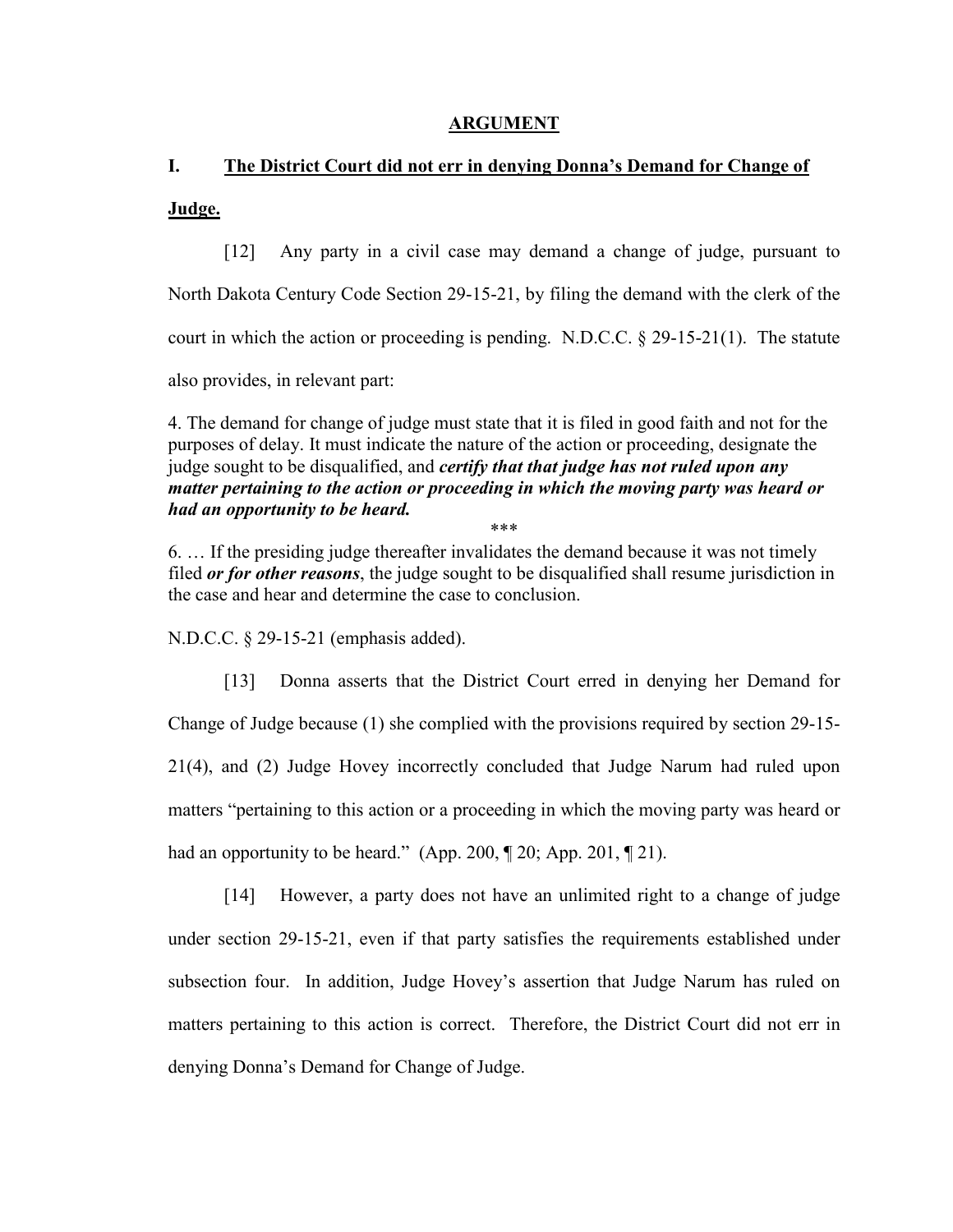#### **A. Donna's right to change of judge is not unlimited.**

[15] First, Donna contends that Judge Hovey made no assertion that she failed to comply with the provisions of section 29-15-21(4), which require the following:

- 1. The demand must state it is filed in good faith and not for purposes of delay;
- 2. It must indicate the nature of the action or proceeding;
- 3. It must designate the judge sought to be disqualified;
- 4. it must certify that that judge has not ruled upon any matter pertaining to the action or proceeding in which the moving party was heard or had an opportunity to be heard.

See N.D.C.C. § 29-15-21(4). Donna's contention is true, in that Judge Hovey did not assert that Donna failed to complete the administrative prerequisites for filing a petition. However, submitting a petition in the proper format does not result in an automatic grant of one's demand. A party's right to a peremptory challenge of an assigned judge is not unlimited. Giese v. Giese, 2002 ND 194, ¶ 5; 653 N.W.2d 663, 666; Traynor v. Leclerc, 1997 ND 47, ¶ 17, 561 N.W.2d 644, 649 (quoting State v. Zueger, 459 N.W.2d 235, 236 (N.D. 1990)). Rather, the statute is clear that a demand for change of judge may be denied "for other reasons," see N.D.C.C. § 29-15-21(6), including failure to satisfy the express requirements of subsection (4). While this Court has abstained from determining what additional "other reasons" may entail, it has held open the possibility that other reasons may exist. See Traynor, 1997 ND 47, 18 (internal citations omitted) ("The court in State v. City Court of City of Tucson, dealt with a series of requests for change of judge that it deemed 'an improper attempt to influence a judge in his judicial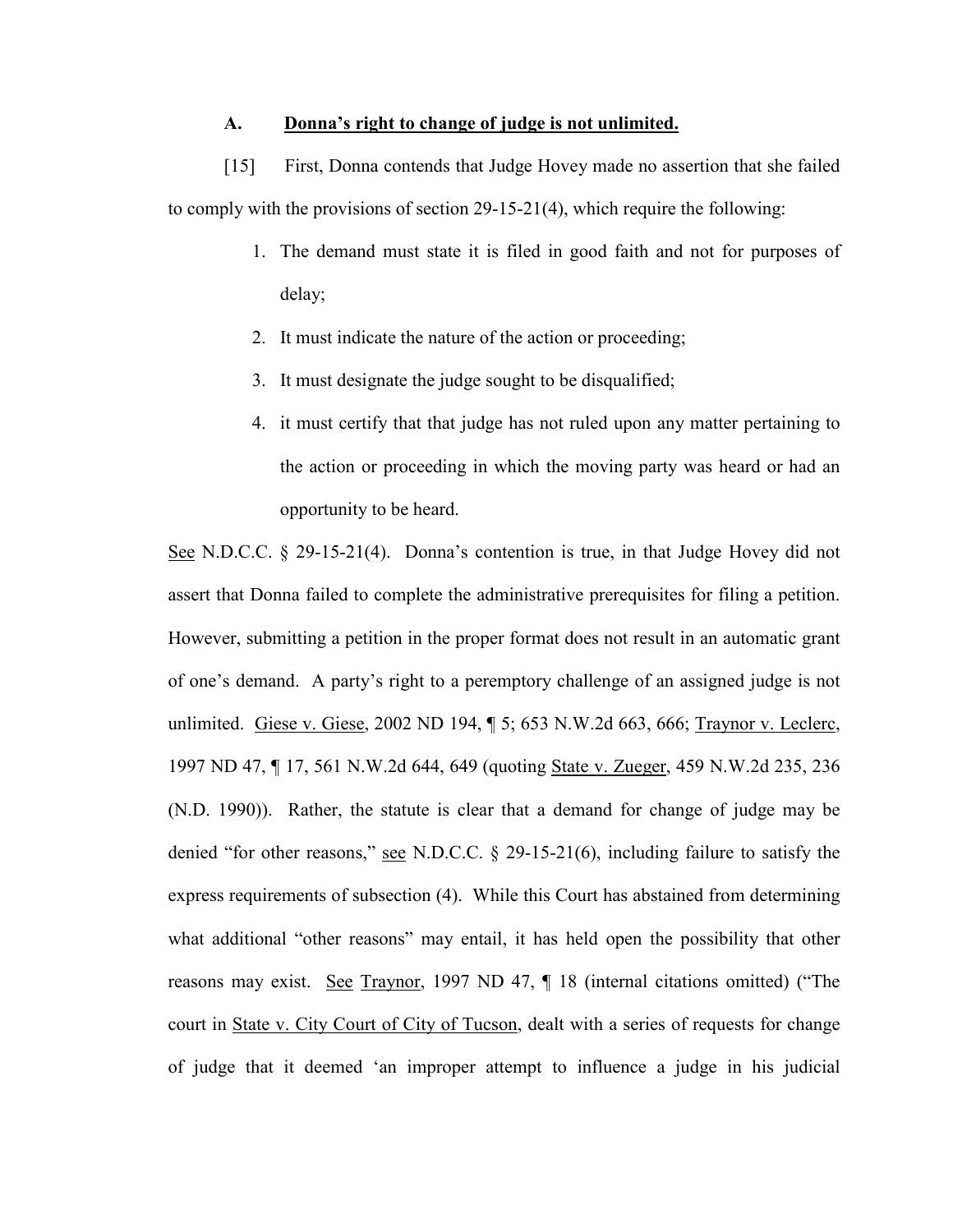decisions' and 'an abuse of the rules and a threat to the independence and integrity of the judiciary.' We need not decide in this case if 'other reasons' might include such factors, although not specified in NDCC 29-15-21.").

## **B. Judge Narum ruled on a matter pertaining to this action, and thus, Donna cannot satisfy the requirements of N.D.C.C. § 29-15-21(3).**

[16] Donna also asserts that Judge Hovey erred in determining that Judge Narum had already "ruled upon matters pertaining to this action or a proceeding in which the moving party was heard or had an opportunity to be heard." (App. 201,  $\P$  21). Rather, Donna asserts that Judge Narum ruled on issues related to the parties' divorce, but has not made any rulings on the instant causes of action for tortious conversion and unjust enrichment.

[17] Donna's reading of the statute is too narrow. She is referring to the clause in subsection (4) that requires the party filing the demand to certify that the judge whom they seek to disqualify "has not ruled upon **any** matter **pertaining** to the action or proceeding in which the moving party was heard or had an opportunity to be heard." N.D.C.C. § 29-15-21(4) (emphasis added). There are two critical words at issue in the aforementioned clause: "any" and "pertaining."

[18] This Court considered the meaning of "any" in State v. Zueger. 459 N.W.2d 235 (N.D. 1990). In that case, the judge whom the defendant, Zueger, sought to replace had ruled on Zueger's motion to expedite his trial date prior to the defendant filing the demand for change of judge. Id. at 236. The defendant's demand was denied on the ground that the judge, Judge Hodny, had "ruled in this proceeding." Id. (internal quotations omitted). Zueger appealed to this Court and argued, among other things, that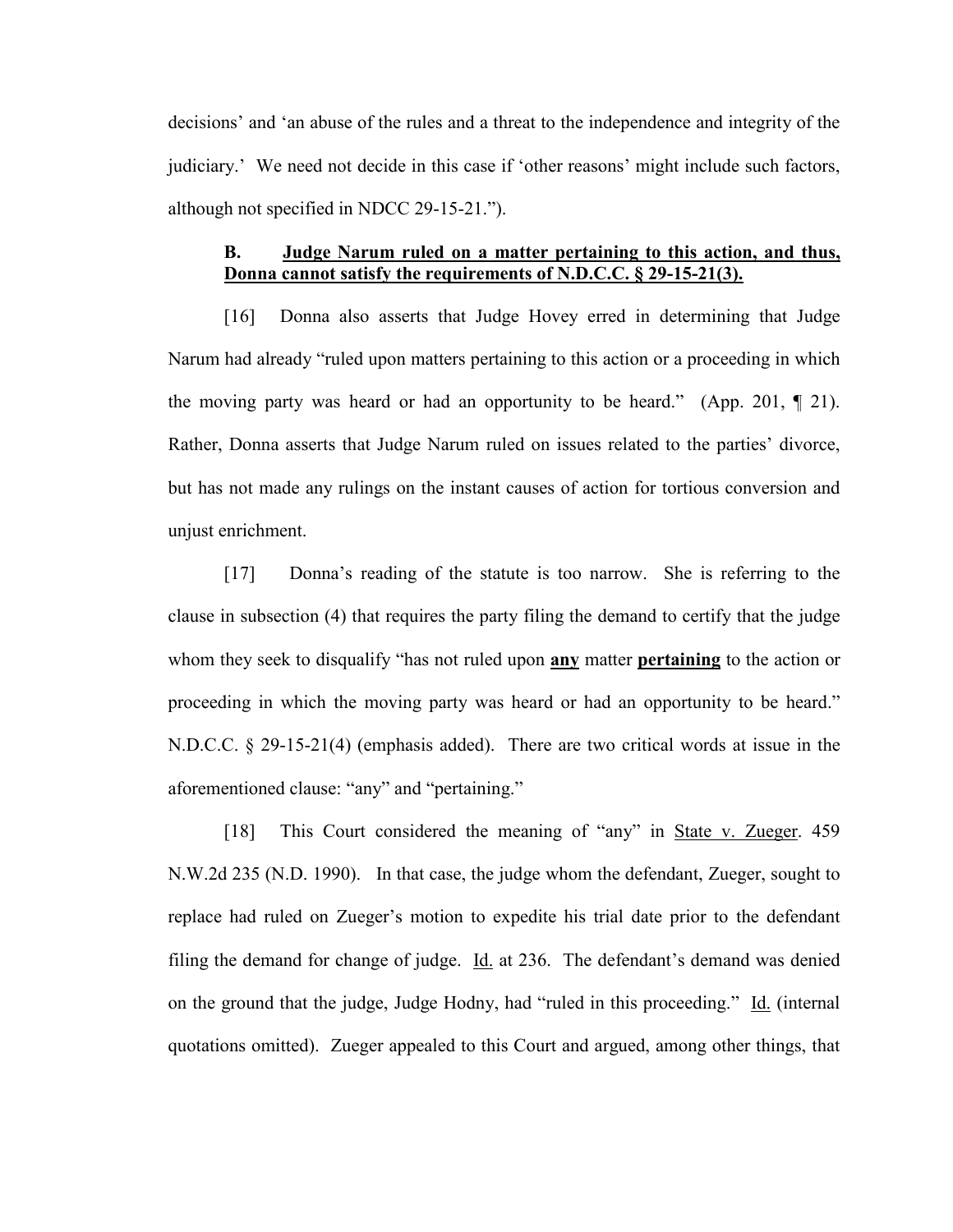"the ruling was ministerial in nature, or was on a matter so inconsequential that it should

not affect his right to demand a change of judge." Id.

[19] This Court rejected Zueger's argument. Id. at 237. In its decision, this

Court provided:

 $\overline{\phantom{a}}$ 

The statute does not state that only a ruling on a material or discretionary matter defeats the right to demand a change of judge. Instead, the statutory language refers to ruling upon "any matter pertaining to the action or proceeding." Words in a statute are to be understood in their ordinary sense. NDCC § 1-02-02. The word "any" is a general word and may have a diversity of meanings, its meaning in any particular case depending largely on the context and subject matter of the statute or instrument in which is it used. *501 DeMers, Inc. v. Fink*, 148 N.W.2d 820, 825 (N.D. 1967). **However, the word "any" in statutes is generally used in the sense of "all" or "every" and its meaning is comprehensive in scope and inclusive in range.** *E.g., In re Belefski's Estate*, 196 A.2d 850 (Pa. 1964); 3A Words and Phrases 59-67 (1953). *Cf. Midwest Federal Sav. Bank v. Symington*, 423 N.W.2d 797 (N.D. 1988) [construing the word "all"].

…Giving the word "any" its ordinary and comprehensive meaning, we conclude it reasonably means "all" or "every" in the context of the statute under study.

Id. (emphasis added). Thus, "any" must be read to include **rulings on every and all matters** pertaining to the instant action. Similarly, the word "pertaining" must be understood in its ordinary sense. See N.D.C.C. § 1-02-02. Both Black's Law Dictionary and colloquial dictionaries like Merriam Webster define "pertaining" as related to, applicable to, or to concern or have to do with. $^2$  $^2$  Therefore, a petition must certify that the judge he or she seeks to disqualify has not made any rulings on any matters related to,

<span id="page-11-0"></span><sup>2</sup> See *Pertain*, Black's Law Dictionary (11th ed. 2019) (To relate directly to; to concern or have to do with.); *Pertain*, http://merriam-webster.com/dictionary/pertain (last visited Oct. 26, 2021) ("to be appropriate to something"; "to have reference"); *Pertain*, http://lexico.com/en/definition/pertain (last visited Oct. 26, 2021) ("be appropriate, related, or applicable").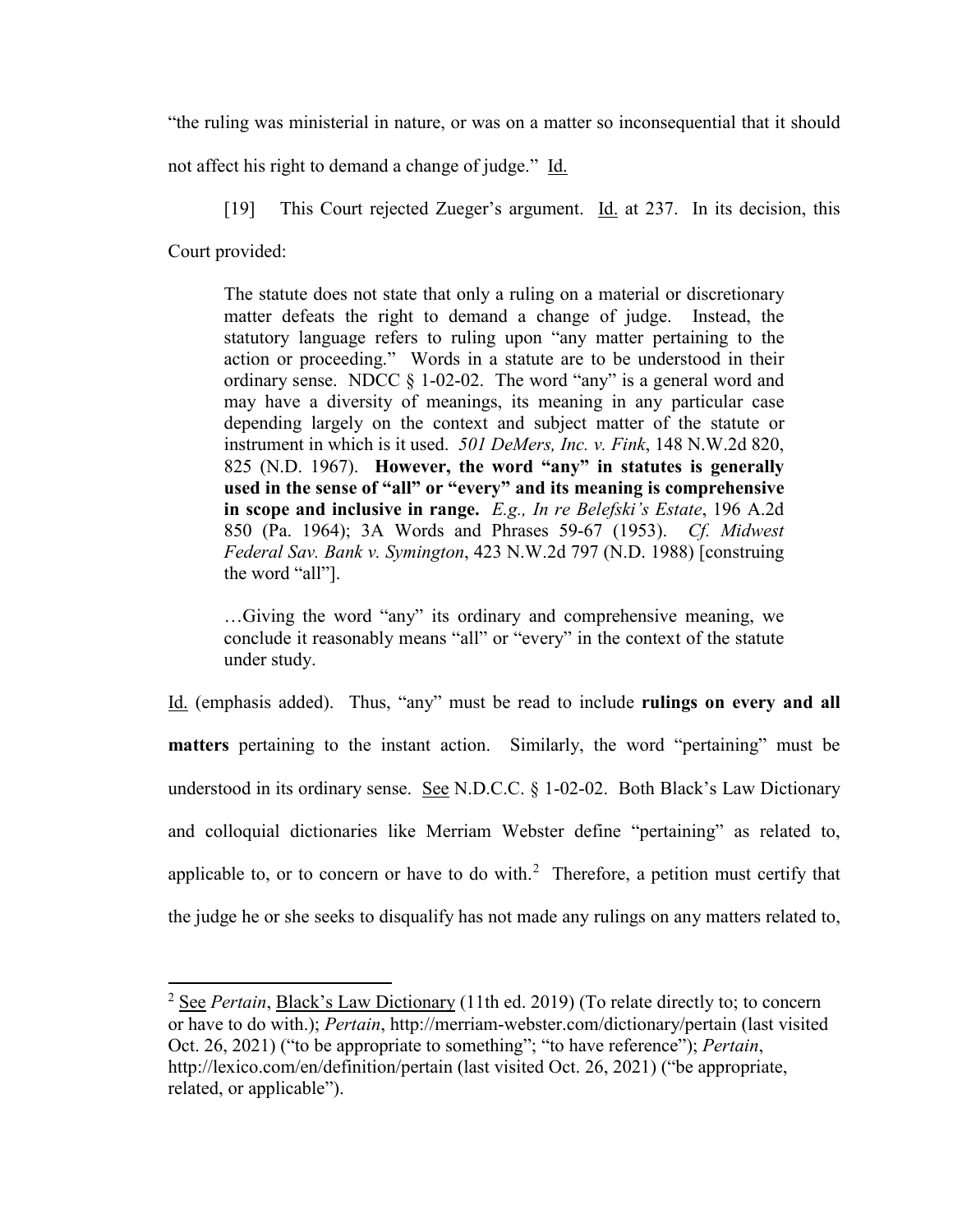applicable to, or concerning the instant action. Donna cannot make such a certification here.

[20] Prior to the instant matter, i.e., the Complaint for tortious conversion and unjust enrichment, Judge Narum presided over the parties' divorce. In that context, he ruled on matters related to, applicable to, and/or concerning the instant action, which is premised on Donna's alleged rights in the hay hales. That includes ruling on the equitable distribution of marital property and, in the context of a motion for contempt or redistribution of property, ruling that **Donna was not entitled to redistribution of money or property in the value of \$242,000.** (App. 122, ¶¶ 1, 2).

[21] Despite her failure to prevail on the Motion for Contempt or Redistribution of Property, Donna's present action is essentially an attempt to "enforce" the distribution of property under the divorce decree, as in Giese v. Giese. 2002 ND 194, ¶ 6. In that case, the ex-husband, Robert, appealed from a district court order denying his demand for change of judge, among other things. Id. at ¶ 1. The district court had previously awarded the ex-wife, Eva, 20 percent of Robert's retirement account in the marital property distribution. Id. at  $\P$  2. The court order provided a specific directive for transferring the funds to Eva, but the directive was not followed. Id. Eva then filed a motion to enforce the retirement split under the divorce judgment, requesting the court to order Robert's attorney to prepare the appropriate paperwork or provide information necessary for her own attorney to prepare the paperwork. Id. at ¶ 3. Robert filed a motion for change of judge, which the court denied. Id. The court granted Eva's motion and directed Robert's attorney to provide the information necessary to prepare the paperwork for the transfer. Id. Robert filed a motion for reconsideration, which the trial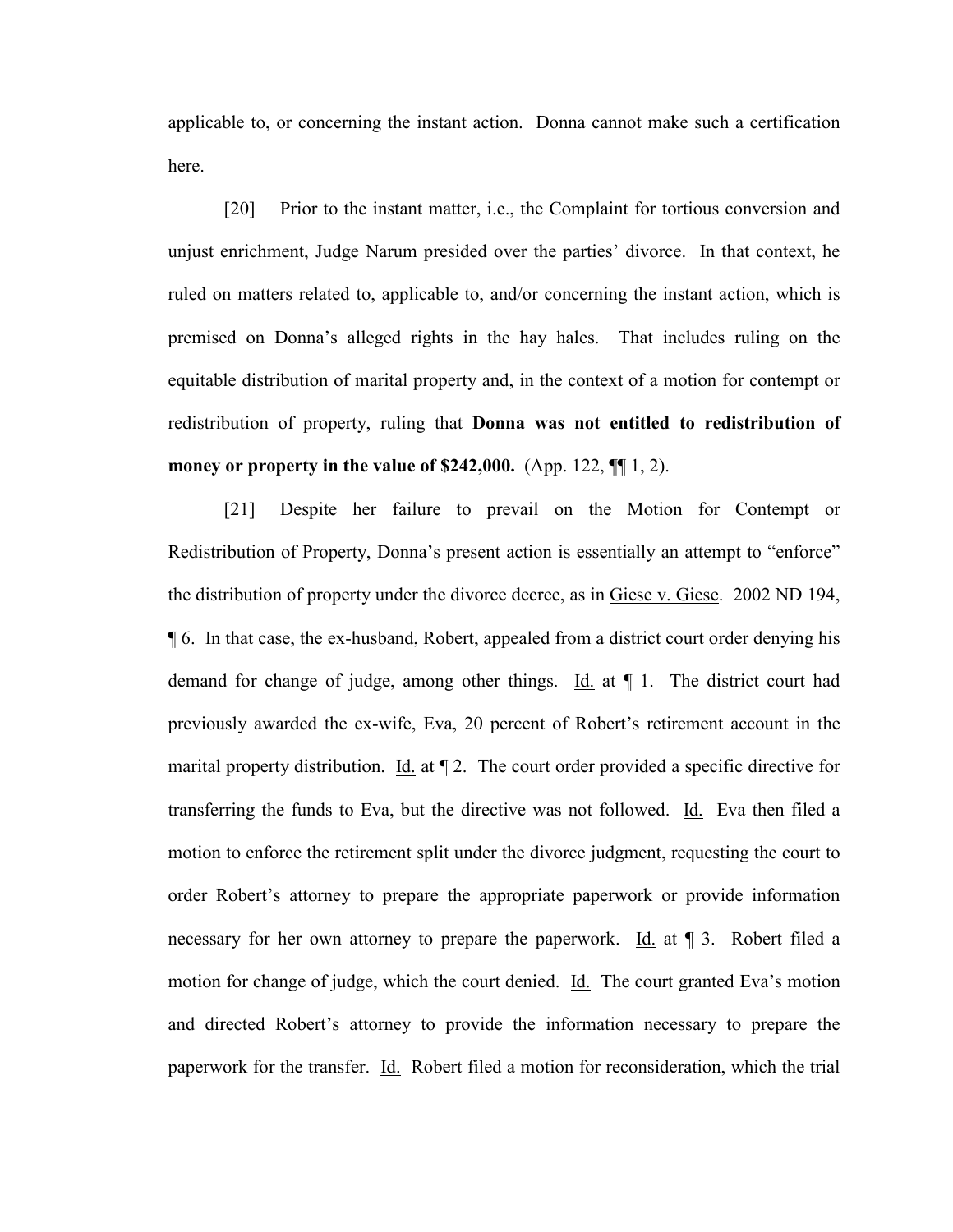court again denied. Id. Finally, Robert appealed the denial of the demand for change of judge to this Court. Id. at ¶ 1. This Court affirmed the district court's denial, reasoning that,

The judge Robert sought to disqualify presided over the original divorce proceedings and had, therefore, ruled on matters in those proceedings where Robert appeared and was heard. The presiding judge, in denying Robert's demand for a change of judge, considered Eva's motion to be "merely a further hearing on the judgment entered previously." Robert asserts Eva's motion was to modify the property division, thereby invoking a separate proceeding from the original divorce proceedings, for which Robert is entitled to a change of judge. We conclude Eva's motion was for the purpose of enforcing the divorce decree, not to amend it. Eva requested the court to specify a procedure to be followed by the attorneys for preparing a QDRO to accomplish the 80/20 split of Robert's retirement account, as required by the divorce judgment. Eva asked the court to direct Robert's attorney to either prepare the QDRO or to furnish information necessary for Eva's attorney to prepare it. **We conclude Eva's motion did not invoke a proceeding to modify the property division of the original divorce decree, but rather initiated a proceeding to enforce that decree. Therefore, Robert was not entitled to a change of judge under N.D.C.C. § 29-15-21(3).**

Id. at  $\P$  6.

[22] The present situation is nearly identical to Giese v. Giese. Here, Donna seeks to enforce the property distribution provided in the divorce order – distribution to her of hay bales valued at \$242,000. The divorce order created her rights to the hay bales, and she is seeking to enforce those rights (i.e., receive the money or property) through the instant action. Even though the instant action is styled as a "separate" and "distinct" proceeding, in that Donna has filed a Complaint seeking damages pursuant to different legal theories than those available to her within the divorce proceedings, it is still a **matter pertaining to** the underlying divorce action. This becomes even more apparent when one considers that Donna: first, failed to exercise her rights under the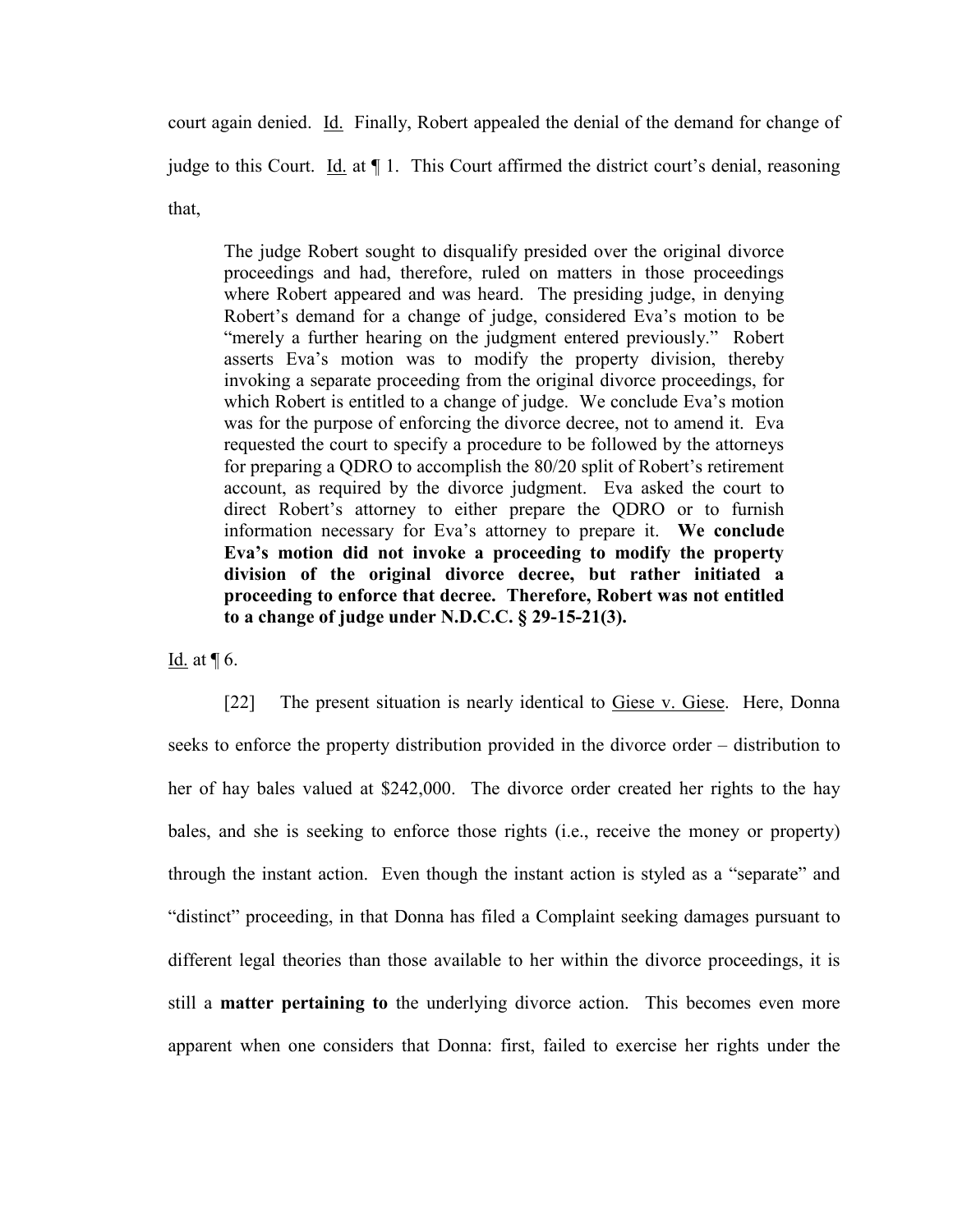divorce order as directed; second, attempted other ways to enforce her rights, and lost; and third, is seeking the exact same remedy in the Complaint as she sought in the Motion for Contempt and/or Redistribution. Ironically, the present situation is the reverse of the situation in Giese. In Giese, the ex-husband failed to cooperate, forcing the ex-wife to move to enforce the distribution. Here, Donna has failed to cooperate, and she now seeks a third try at enforcing the distribution of assets. Unfortunately for Donna, Judge Narum has already ruled – twice – that the distribution is fair, that Gerard is not in contempt of court and that Donna is not entitled to a redistribution of property or money in the value of \$242,000.

[23] Donna seeks to differentiate the instant action from the divorce action in another way as well. She asserts that section 29-15-21, subsection (3), excepts certain actions from the requirement that the judge not have ruled on any proceedings. (App. 201,  $\P$  22-2[3](#page-14-0)). The statute provides that these specific types of proceedings<sup>3</sup> are to be considered proceedings "separate from the original action and the fact that the judge sought to be disqualified made any ruling in the original actions does not bar a demand for a change of judge." N.D.C.C. § 29-15-21(3). Donna argues that if "matters of the nature addressed in subsection (3)" are separate and distinct, then it would be nonsensical that her "entirely distinct and separate complaint" asserting claims of unjust enrichment and tortious conversion is not separate and distinct. (App. 201, 123). This is a false comparison. The specific proceedings listed under section (3) are not "matters" of a certain "nature" qualifying them for exception. They are specific exceptions, and there

<span id="page-14-0"></span> $\overline{\mathbf{3}}$ These specific actions are proceedings to modify an order for alimony, property division, or child support pursuant to section 14-05-24, or an order for child support pursuant to section 14-05-22. N.D.C.C. § 29-15-21(3).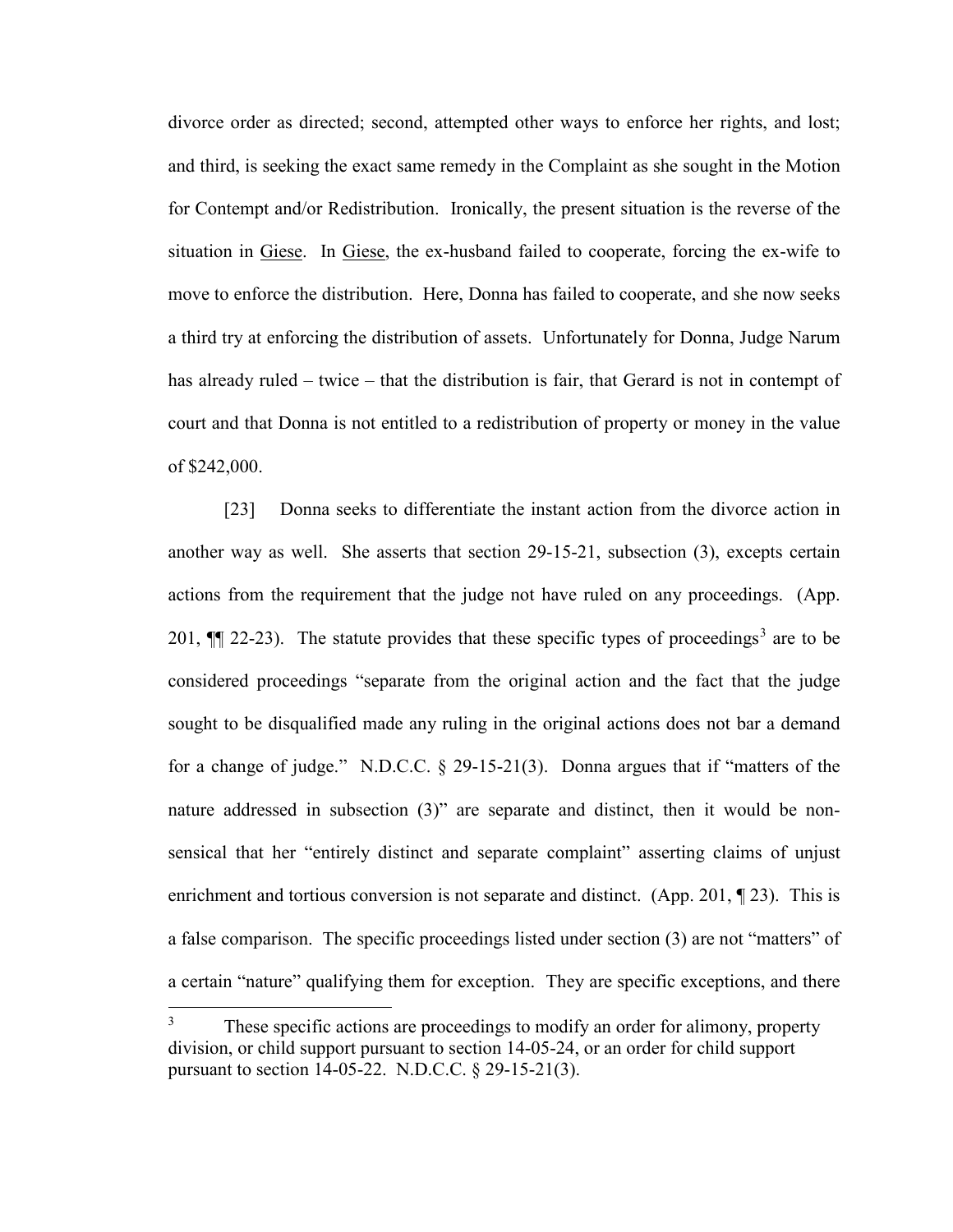is no specific exception listed for a situation like Donna's. If the legislature wanted to exclude domestic matters generally, or any other specific type of proceeding from the requirement, it could have done so. It did not.<sup>[4](#page-15-0)</sup> Therefore, the fact that other exceptions are listed in subsection (3) does not help Donna's cause. The instant matter does not fall within one of the distinct actions excepted under section 29-15-21(3).

#### **III. CONCLUSION.**

l

[24] Donna's right to a peremptory strike of Judge Narum is not unlimited. Judge Hovey did not err in denying the Donna's Demand for Change of Judge because Donna cannot meet the requirement of N.D.C.C. 29-15-21(4), that the judge seeking to be disqualified has not ruled upon any matter pertaining to the action or proceeding in which the moving party was heard or had an opportunity to be heard. As such, this Court should deny Donna's Petition for Supervisory Writ requesting this Court to vacate the

<span id="page-15-0"></span><sup>4</sup> See In Int. of M.S., 2017 ND 208, ¶ 8, 900 N.W.2d 805, 806–07.

M.S. argues the filing of a petition for a continuing treatment order under N.D.C.C. § 25–03.1–23 creates a new different action. M.S. argues mental health cases such as his are analogous to the domestic relations proceedings discussed in N.D.C.C. § 29–15–21(3) that are considered separate from the original action. We disagree.

Section 29–15–21, N.D.C.C., is a "statutory arrangement for permitting a litigant to obtain a change of judge, thereby assuring fair trials and promoting the **\*807** fairness and integrity of the courts." *Traynor v. Leclerc*, 1997 ND 47, ¶ 14, 561 N.W.2d 644. As M.S. argues, although mental health proceedings are subject to being reopened often, **the legislature did not exempt mental health proceedings from N.D.C.C. § 29–15–21(3)** if the judge sought to be disqualified has made a ruling pertaining to the proceeding.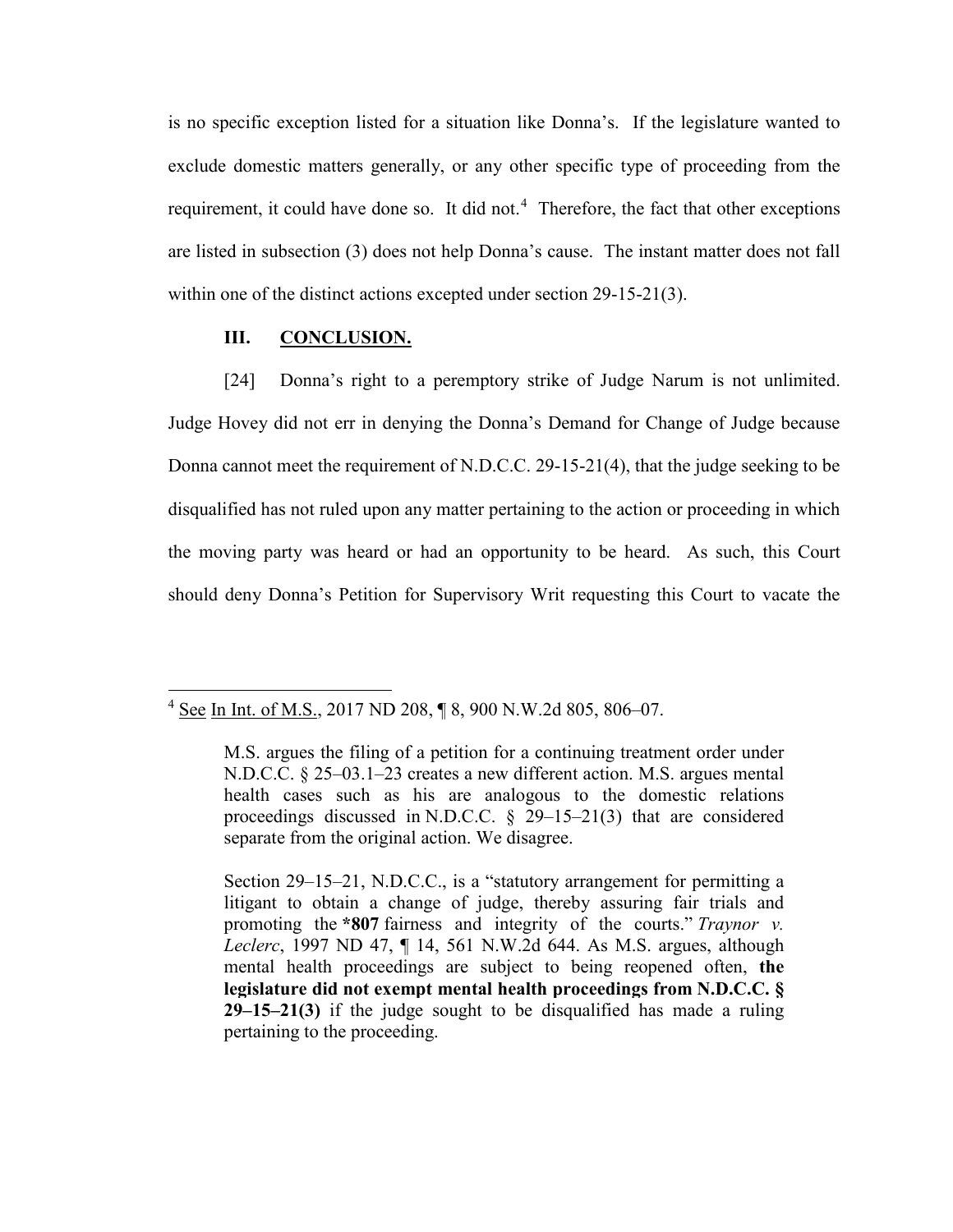District Court's Order Denying Demand for Change of Judge and grant Donna's Demand for Change of Judge.

# **IV. CERTIFICATE OF COMPLIANCE.**

[25] The undersigned certifies that this Brief complies with the page limitations

as provided by N.D.R. App. P. 32.

- [26] Dated: October 27, 2021.
- [27] MARING WILLIAMS LAW OFFICE, P.C.

By:  $\angle$  /s/ Mary E. Batcheller Mary E. Batcheller (08407) 1220 Main Avenue, Suite 105 Fargo, ND 58103 Telephone: (701) 241-4141 mbatcheller@maringlaw.com Attorneys for Respondent, Gerard Wald